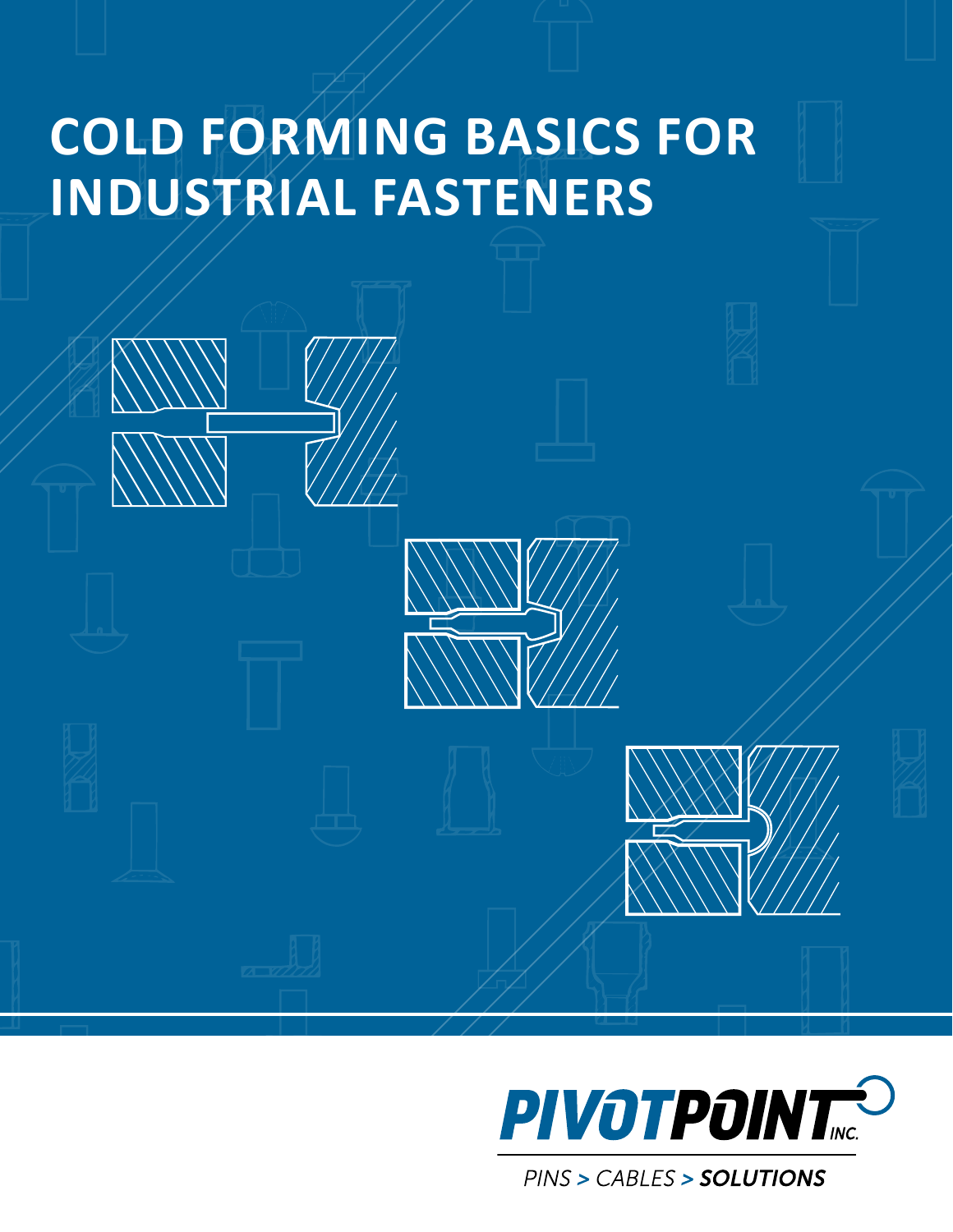**Station 1—Cut-off**  Coiled wire is fed into cold-former. Slug is cut off to specified length.



**Station 2—Squaring** Ends of cut-off are squared.

**Station 3—Impact Extrusion** Extrusion punch forces squared cut-off through die orifice forming the smaller dia.



**Station 4—2nd Blow Extrusion** Shoulder is squared, and centering marks formed in ends to assist in subsequent operations.



**Station 5—Backward Extrusion**  Center hole is formed through backward extrusion.



**Station 6—Forward Extrusion** Taper is formed above large shoulder. Two smaller shoulders are formed and stem is forward extruded.



**Station 7—Finishing Blow**  Large shoulder is trimmed forming sharp-cornered hexagon for wrenching.



**Fig. 1** Today's sophisticated cold forming machines include as many as seven die stations. Here is one possible sequence for producing a part on a seven-die header.

# **Introduction to Cold Heading**

Cold heading is a cold forming process that essentially involves applying force with a punch to the end of a metal blank contained in a die. The force must exceed the metal's elastic limit (yield strength) to cause plastic flow. It may be considered a forging operation without heat. Heading includes upsetting and extruding, and is often performed in conjunction with other cold forming operations such as sizing, piercing, trimming, thread rolling, blank rolling and pointing.

Upsetting, a term used synonymously with heading, means to form a head on a fastener, or a bulge in a cylindrical part being headed. Extruding means either decreasing the diameter of the blank by pushing it through a hole, or punching a hole in the center of the blank and allowing the metal to flow backward over the punch. In both cases the volume of the metal blank remains constant; it is merely reshaped by upsetting or extruding.

Heading is a metalworking process that goes back before the turn of the century and for many years was used only to produce simple fasteners. Today heading is a high-speed, automated and multi-station operation that is capable of producing not only increasingly complex metal fasteners economically, but a growing variety of other components, including some that are asymmetrical. Combined with this dramatic improvement in heading equipment is the ability to successfully cold form parts from tougher metals, including stainless steels and high temperature alloys.

### **Advantages of Cold Heading**

Heading differs considerably from machining where material is actually cut away to form a finished part. In heading there is no scrap except for a minimal amount which may occur during secondary operations, such as trimming. Heading, however, is not intended to replace machining. There are many cases—very complex parts, larger parts or low production requirements—where machining is more economical. In fact, there are some materials that cannot be headed. Heading and cold forming now, however, enable more economical and faster production of many fasteners and other parts that previously could only be made with machining.

# **Why Cold Heading Is On the Increase**

Fasteners represent the single largest category of headed parts produced. Today, the multi-billion-dollar domestic fastener industry manufactures some 260 billion fasteners from a variety of materials. Many people are not aware that heading and cold forming are used to make a wide range of components—from spark plugs to axles. Cold heading and forming technologies continue to expand and improve.

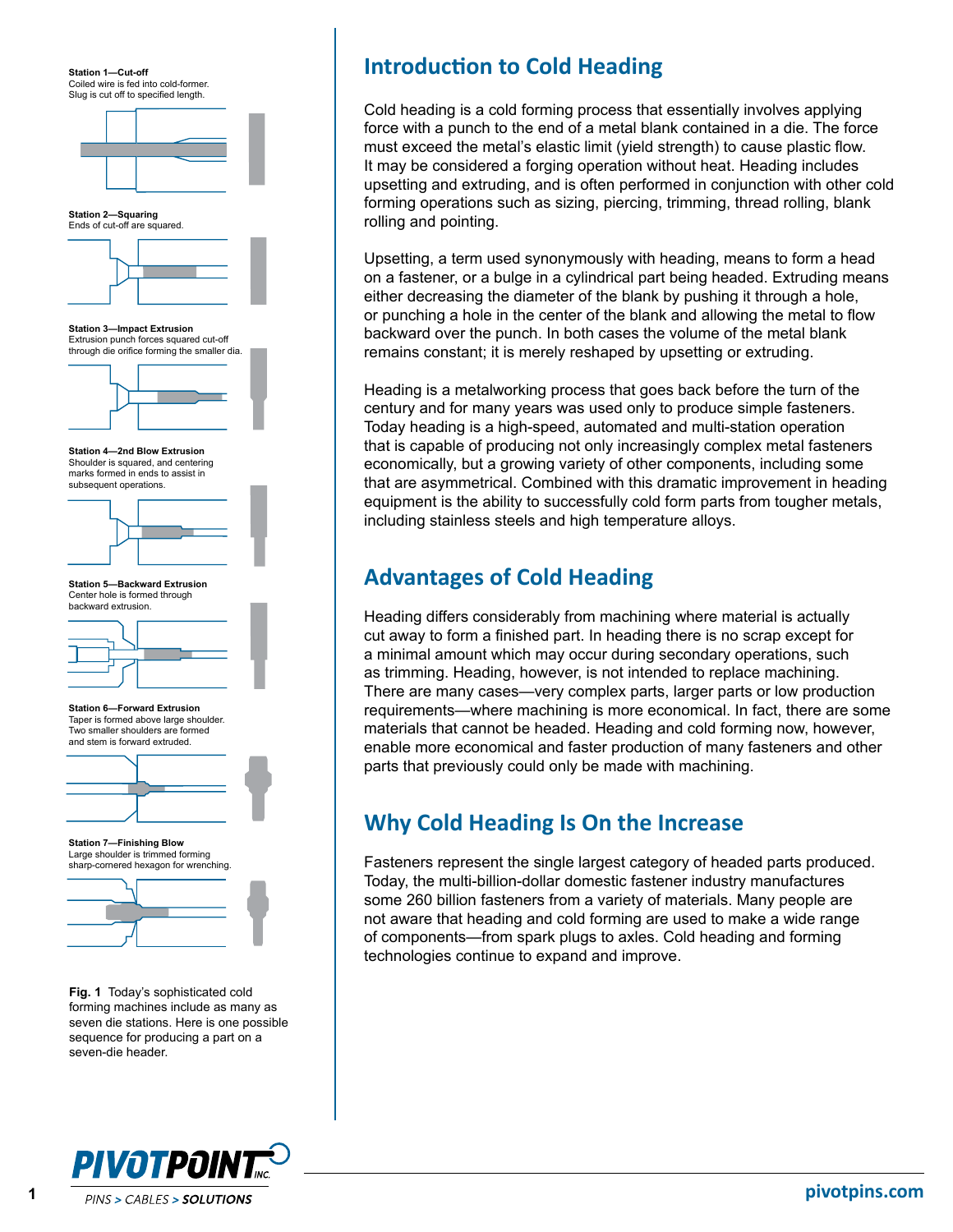### **How the Heading Process Works**

Heading equipment primarily takes round wire in a coil form and converts the wire into desired parts at a high rate of speed.

Four basic steps comprise the heading process:

- 1. A length or blank of wire is cut from the wire coil.
- 2. The blank is placed in line with a cavity or die.
- 3. The blank is forced into a desired shape with one or more upsetting and/ or extruding operations called blows.
- 4. The part is ejected.

This heading process may be part of a sophisticated cold forming machine that has additional points or stations where further operations—trimming, piercing or pointing—are carried out following upsetting and extruding. Most headers, however, are of the single or double blow variety. Multi-station part formers can include up to seven die stations. The part being formed is transferred from one die to another until a completed part is produced. The typical arrangement is horizontal, though some multi-station formers are arranged vertically; the part progresses from the first die station at the top to the last die station at the bottom in this case.

Forming parts on a heading machine using upsetting or extruding is not merely a matter of hammering the metal blank until the desired shape is reached.

The punch and die work together. The punch is a simply shaped hammer that strikes the blank on its end. This forces the other end into the die which produces, for example, a headed bolt. In a typical heading machine the punch, carried on the gate or ram, moves toward the blank with a great deal of force, striking it with an impact of many tons per square inch.

Perhaps no operation in the cold heading sequence is more important than the wire cut-off to form the blanks. This is because the volume of the finished part essentially equals the volume of the blank from which it was made. Since part dimensions and part volume are interdependent, blanks must be cut to consistent volume.

In many instances the upsetting of the blank is controlled by the punch and takes place outside the die. However, the head can also be formed in the die, in both the punch and die, or between the punch and die, a technique called free upsetting.

Commonly, each die station in the heading machine has two punches that oscillate to form the fastener head. The first punch action partially shapes the head and is called coning, while the second punch finishes the head.

A heading machine includes either solid dies or open dies. Solid dies are more common; open dies are used when a fastener requires a very long shank that cannot be fabricated with a solid die. In solid die headers, the knockout (or kickout) pin is equally important to the interaction of the punch and die. The knockout pin serves as a support at the back end of the blank as the punch strikes the front end, and the knockout pin then ejects the finished part.

Different combinations of upsetting and extrusion blows are possible, but upsetting is generally the first blow, with an extrusion blow following. Upsetting and extrusion can take place in the same blow.



**Fig. 2** The typical one-die, two-punch method is common in producing headed parts, especially fasteners. The first blow combines partial head upset (coning) with shank extrusion, while the second blow finishes head shape



**Fig. 3** The upset of fastener heads is accomplished using one of these four methods:

- 1. Head formed in punch.
- 2. Head formed in die.
- 3. Head formed in punch and die.
- 4. Head formed between punch and die (free upset).



**Fig. 4** The knockout (or kickout) pin plays an important role in solid die heading. The pin acts as a blank support and also ejects finished parts.

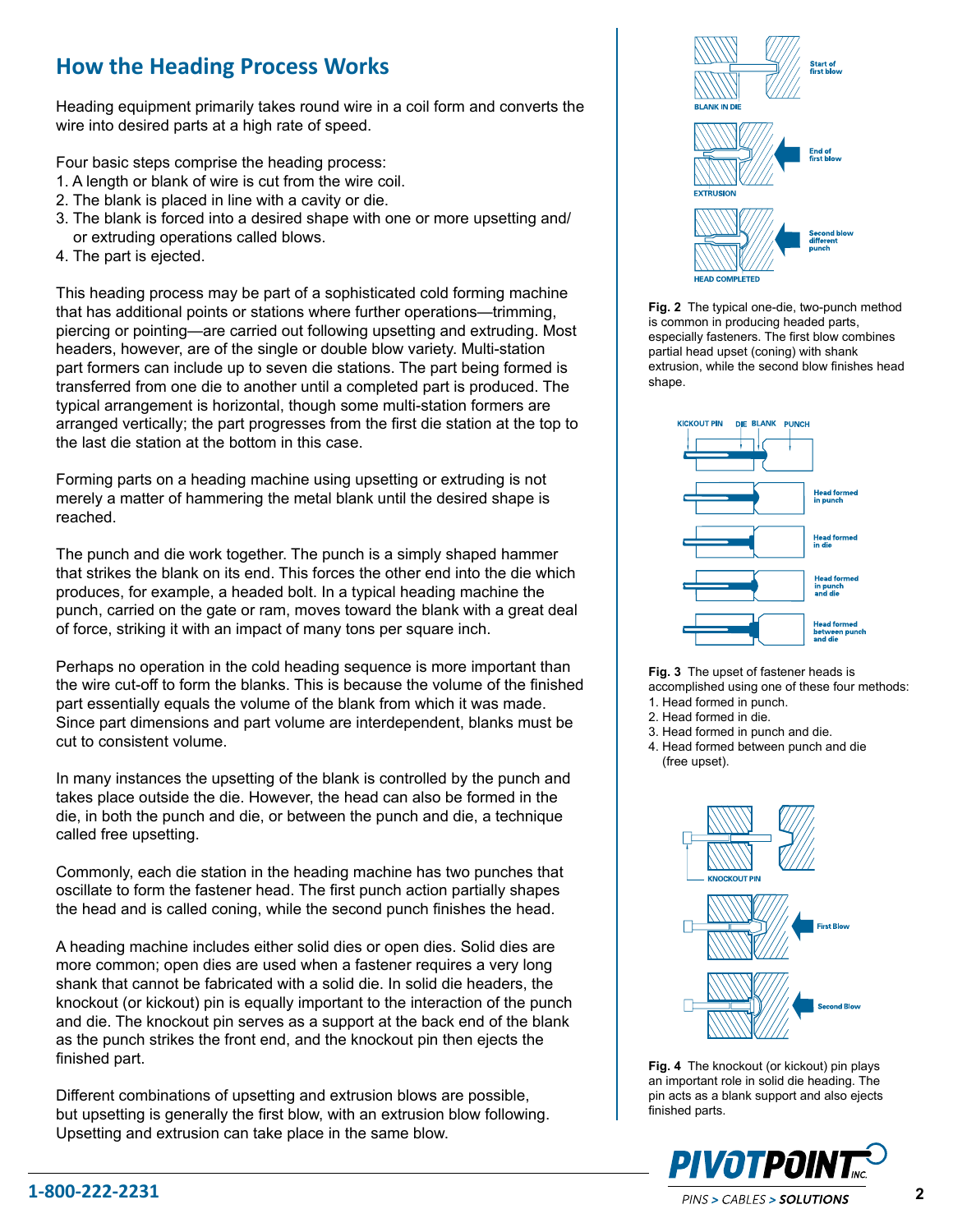

**Fig. 5** This simplified diagram shows how diameters of wire are calculated to determine upsetting limits.



**Fig. 6** Extrusion is either open (left) in which the blank is forced under pressure into a smaller diameter die hole, or it is trapped where the blank is totally confined within the die prior to extrusion (right). Trapped extrusion permits reductions in area of up to 75 percent, while open extrusion allows only 30 percent area reduction in one blow.





# **Controlled Upsetting**

There is a limit to the amount of material that can be upset in one blow under controlled conditions. Forming a more complex part in which more metal is moved farther is better accomplished in two stages, or blows, which is why single-die, double-stroke (two punches) headers are more widely used.

Upsets are calculated on the basis of wire "diameters". The length of the blank is divided by the wire's diameter. Thus, a 5" blank of 1/2" wire is 10 diameters long; a 10" blank of 1" wire is also 10 diameters long. A rule of thumb is that in a single blow on a solid die header, the maximum amount of wire that can be upset under control is 2-1/4 diameters. Theoretically we could use approximately 1" of the 5" blank to upset into a fastener head. Most single blow heading, however, is within the 1 to 1-1/4 diameter range. With a two-blow heading sequence, up to 4-1/2 diameters can be upset.

At the moment of contact between the punch and blank, the part of the blank to be upset extends out of the die unsupported. If this unsupported length is too long, or greater than 2-1/4 diameters, the blank will simply bend over on itself when struck, which produces what is known as a cold shut defect. With our 5" blank, 1" unsupported can be upset in one blow; 2" unsupported can be upset in two blows. If an attempt was made to upset 3", it could not be controlled since this equals 6 diameters.

There are, of course, exceptions to the rule. A sophisticated header with a sliding punch that supports more of the blank allows two-blow upsets of 6-1/2 diameters. Also, in multi-station headers the number of diameters that can be upset is limited only by the available dies.

This relationship between diameters of wire and upsetting is critical. Improper calculation can mean mismatching the diameter of the feed wire with the machine's capabilities.

# **Extruding**

Many cold headed parts are also extruded. Forward extrusion occurs when the metal blank is forced to enter a die diameter smaller than itself. Length is increased, while diameter is decreased. Backward extrusion involves subjecting the blank to pressure from an angular punch. Because it has no place to go, the metal literally squirts along the outer perimeter of the punch, flowing backward. Forward extrusion is used to produce bolts, screws or stepped shafts; backward extrusion is useful in forming a variety of cylindrical shapes such as nuts, sleeves and tubular rivets. Like upsetting, extrusion simply rearranges the shape of the blank and there is no loss of material.

Extrusion can be in an open or trapped (contained) manner. Open extrusion means the blank is forced into a die; trapped extrusion means the blank is totally contained within a die prior to extrusion.

While controlled upsetting is based on diameters of wire, extrusions are governed by the area reduction of the blank (calculated as a percentage) and the angle of extrusion. The basic ground rules for open extrusion, which is more widely used than trapped extrusion, is that the percentage of area reduction in one blow cannot exceed 30 percent. The extrusion angle (the angle the shoulder of the extrusion makes with the original blank) cannot exceed 30 degrees.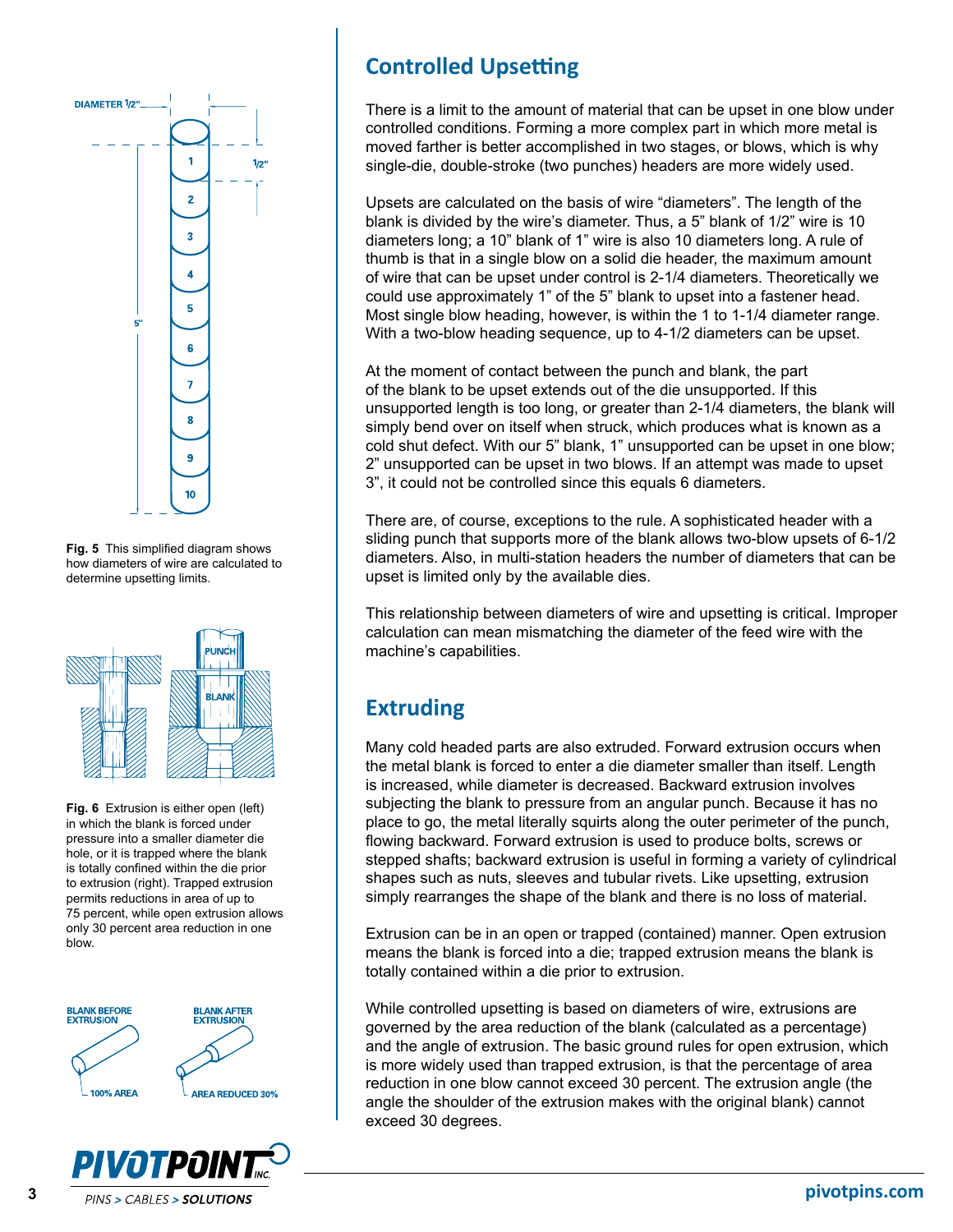# **Contained (Trapped) Extrusion**

This practice is responsible for allowing headers to produce more complicated and multi-shaped parts formerly made on automatic screw machines. It's especially applicable for extruding larger diameter wire to the required shank, a method that makes it possible to increase the ratio of the head diameter to the shank diameter.

#### **Types of Heading Machines**

Many types of heading machines are available and they combine standard and special tooling to carry out a variety of heading and cold forming operations and sequences. Some weigh as much as 500,000 pounds and have seven die stations. Since only so much metal can be formed in one blow, the number of dies and wire diameter acceptance range are usually used to describe machine types. Typical measurements cover wire diameter, blank length and heading force.

Heading machines are divided into two basic types, crank and toggle headers. The toggle type, the older version, provides a mechanical advantage and gives two forward strokes per machine revolution. The crank machine is capable of one blow per revolution. Neither is considered to be more advantageous. The toggle type is used to produce simpler parts, while the crank version, which is more prevalent today, is used for more complex forming.

These are the common machines available:

**Single-Stroke:** Has one die, one punch.These are used to make simple parts that can be formed in one blow. Ball headers are a variation of this type. Production rates up to 600 parts per minute are possible.

**Single-Die, Double-Stroke:** Considered the most versatile and widely used machine. It includes one die, two punches, and produces most screw blanks and other fasteners. Wire capacity ranges up to 3/4" diameter. Production up to 450 parts per minute. Some double-stroke headers are custom designed for tubular rivet production.

**Three Blow, Two Die:** Includes two dies and three punches,and has the same basic design as the double-stroke header. It offers an added advantage of extruding or upsetting in the first die, with double-blow heading, or heading and trimming in the second die. It's used to produce large-head small-shank fasteners, or parts requiring trapped extrusion and upsetting. It's also excellent for making stepped-diameter parts where transfer between dies would be difficult.

**Progressive or Multi-Station:** These are equipped with as many as seven die stations; most are two-to-five-die machines with an identical number of punches. A simple transfer mechanism moves workpieces from the cutter through successive dies. Multiple upsetting blows, combined with extruding, piercing and trimming, make these machines ideal for long shank parts production. They can accommodate materials up to an inch in diameter with under-the-head parts lengths of up to nine inches.



**Fig. 7** Simple upsetting was used for the screw blank on the left, while contained extrusion was used to form the part on the right.



**Fig. 8** The shank of this part was trap extruded, and the head trapped and upset to produce the exaggerated head to shank ratio.



**Fig. 9** The shoulder on this part is the same size as the wire diameter, while the shank was extruded and the head upset and trimmed.

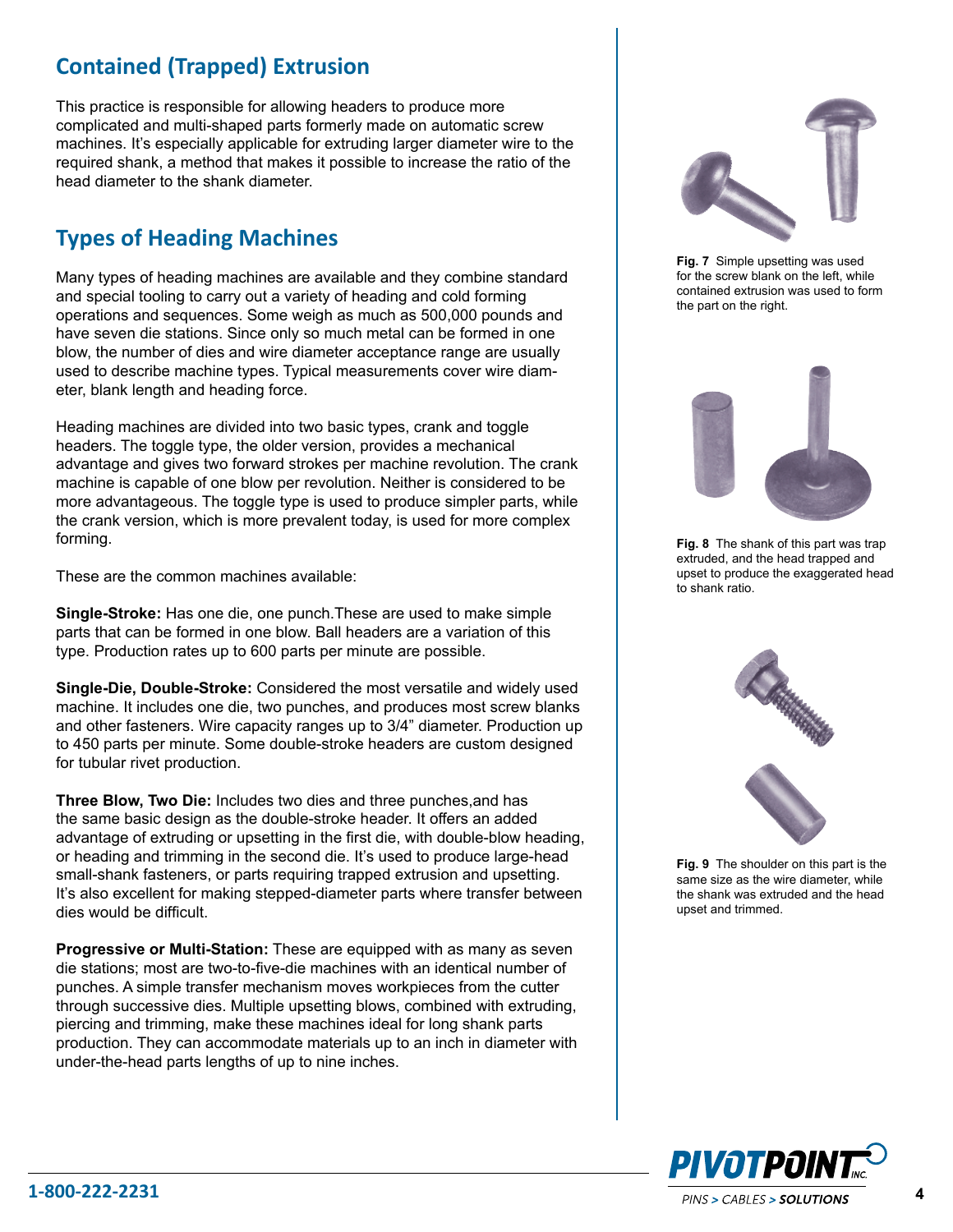**Boltmakers:** These are three- and four-die headers that combine heading, trimming, pointing and threading in the same machine. Materials up to 1-1/2" in diameter are used, and production rates vary up to 300 pieces per minute. Boltmakers produce completely finished hexagonal and socket capscrews, as well as a number of other special threaded parts.

**Cold Nut Formers:** Standard or special nuts are run on this machine with five die stations. A simple transfer mechanism rotates the blanks end-forend between successive dies, which allows for working of the metal on both sides to produce high quality nut blanks. Center plugs are easily reclaimable, so there is very little material waste. Nuts an inch or larger are run on this machine.

**Cold Formers:** Four, five or six die stations and a variety of transfer mechanisms make these the most versatile heading machines. Forming operations for making odd-shaped parts can be combined on this one machine. They are set up to feed wire, bar or blanks, and can form metal cold or warm. Materials in the 2" diameter and larger range can be run. Multiple upsetting blows combined with extruding, piercing and trimming operations make cold formers ideal for producing long shank or specially designed components.

All the above machines have five basic operations—upsetting, extruding (forward and backward), trimming and piercing. Other related operations like swaging, coining or embossing can also be performed. Since all heading machines include a predetermined number of die stations or operations, the design of parts must match equipment capabilities.

#### **Materials That Can Be Headed**

Although at one time it was felt cold heading techniques were somewhat limited to ductile materials with low work hardening rates, that is no longer the case. With today's more advanced equipment, techniques and tooling, higher strength materials like the stainless steels and high temperature alloys are routinely being cold headed. A number of stainless steels are produced with modified compositions to provide lower work hardening rates.

#### **Formability Considerations**

Strength of materials is the determining factor in the ease of cold forming. The yield and tensile strength of an alloy governs formability. Yield strength is the point at which the metal begins to deform permanently; tensile strength is the point at which the metal begins to tear apart. Plastic flow occurs when the force applied exceeds the material's yield strength. If the metal is stressed beyond its tensile strength during forming, the blank splits, cracks or breaks. The range in which a metal can be cold worked lies between its yield and tensile strength values.

Tensile strengths (ultimate strengths) found in most technical literature differ from the actual strengths of the materials being formed in the header. These strengths, therefore, must be considered in cold forming. The strength of a material is affected by both the temperature at which it is being formed and by the speed with which it is being formed. It is also affected by the geometry of the part being made.

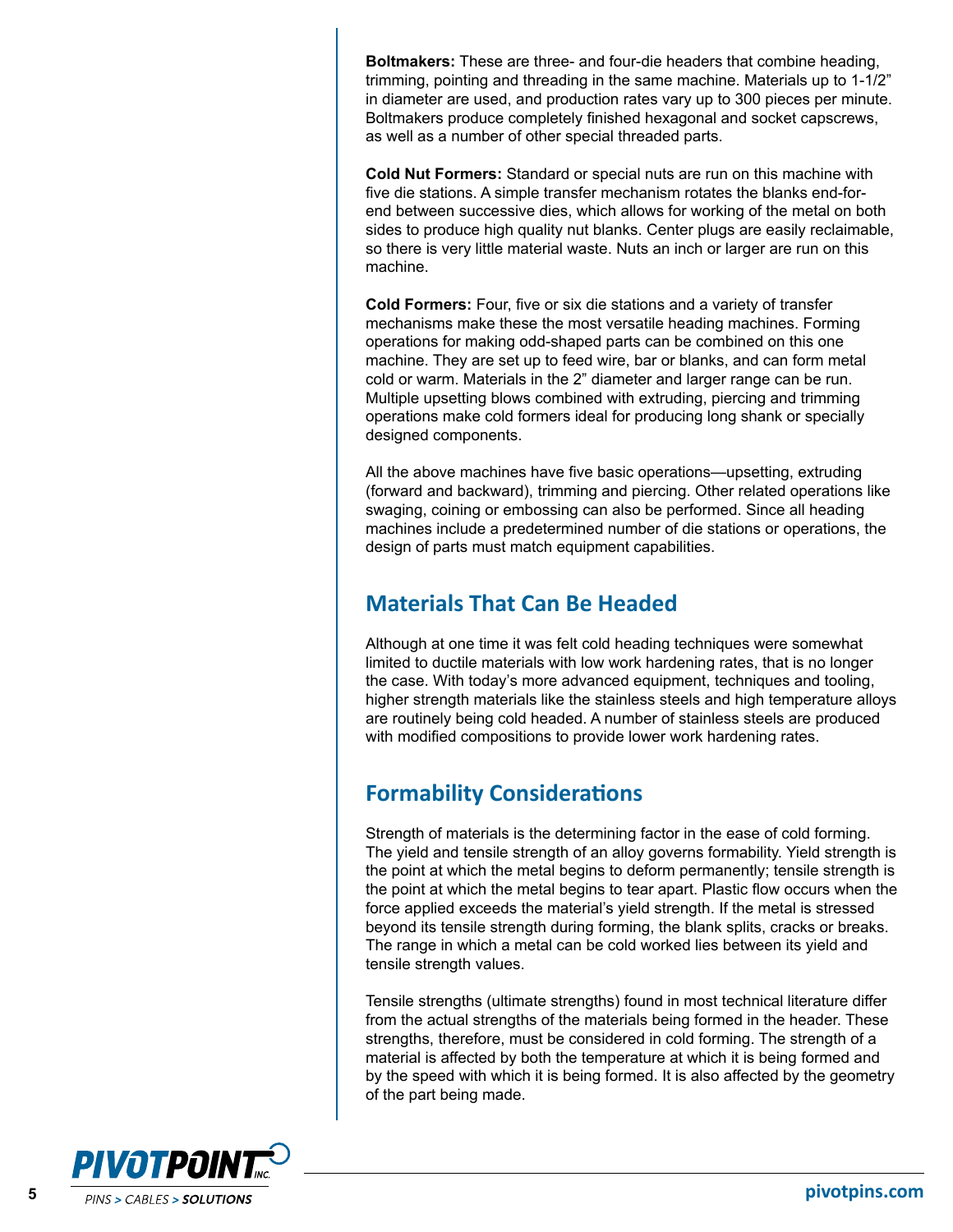What occurs physically with materials during the heading process is very complex. While it can be frustrating, for example, when trying to determine exactly why certain materials may crack, it is comforting to know that modern technology is addressing this problem. CAD/CAM techniques are being employed to more accurately predict and control what happens to materials in the headers. Software packages are available that can allow design engineers or operators to precisely determine if slowing the part production rate per minute would eliminate cracking problems.

Cold worked metal work (or strain) hardens due to a reorganization of its microstructure. A series of cold forming operations means both the yield strength and tensile strength increase. However, the yield strength increases faster than the tensile strength, which narrows the metal's formability range mentioned above. Depending on the type of metal, this range can become so narrow that further attempts to cold work the metal result in fracture.

Work hardening accounts for the increased strength of formed parts, and there is an associated increase in tooling pressure required to deform them. The standard grades designed for cold heading take into account the desirability of low cold working rates.

**Design Versatility:** Cold heading or forming opens unlimited possibilities to the part designer:

- 1. Cold forming allows use of high strength parts to be produced from non-heat-treatable alloys.
- 2. Cold forming is often the most cost effective way to produce complicated configurations compared with profile milling, electric discharge machining, hobbing or chemical etching.
- 3. Cold forming has inherent capabilities for greater strength and high production rates.

Designers can, and should, rely on the expertise of cold forming production people who are most familiar with machining capabilities. Extruding, for example, is an efficient and highly economical method for creating two or more different diameters on a part. With backward extrusion, the designer has an excellent way to form tubular shapes, including those produced with double reverse extrusions. Multi-station headers also contribute to the designer's ability to produce a component that requires closely allied cold forming operations.

**Variety of Sizes, Shapes, Part Complexity:** Economically produced, cold formed parts today include bolts, studs, screws, rivets, special fasteners, cams, valves and many other components requiring the diameter of the head to be substantially larger than the shank. Total upsetting of the blank also is performed on cold headers to mass produce nuts and balls for ball bearings. Symmetrical parts are the easiest to cold form and cylindrical parts require only that a transfer mechanism move them from one die to another. Asymmetrical parts require positioning at each station, which calls for close cooperation between the product designer and tool engineer.

**Tolerances:** Tolerances vary with the style of the upset and, as with any other manufacturing process, closer tolerances require greater cost and precision. Diameter tolerances in cold forming operations are easily held within acceptable limits for standard fasteners. Tolerances are naturally affected by tool wear, so a check on die wear is mandatory when running parts with tighter tolerances.







**Fig. 10** A wide range of designs are possible for cold headed parts.

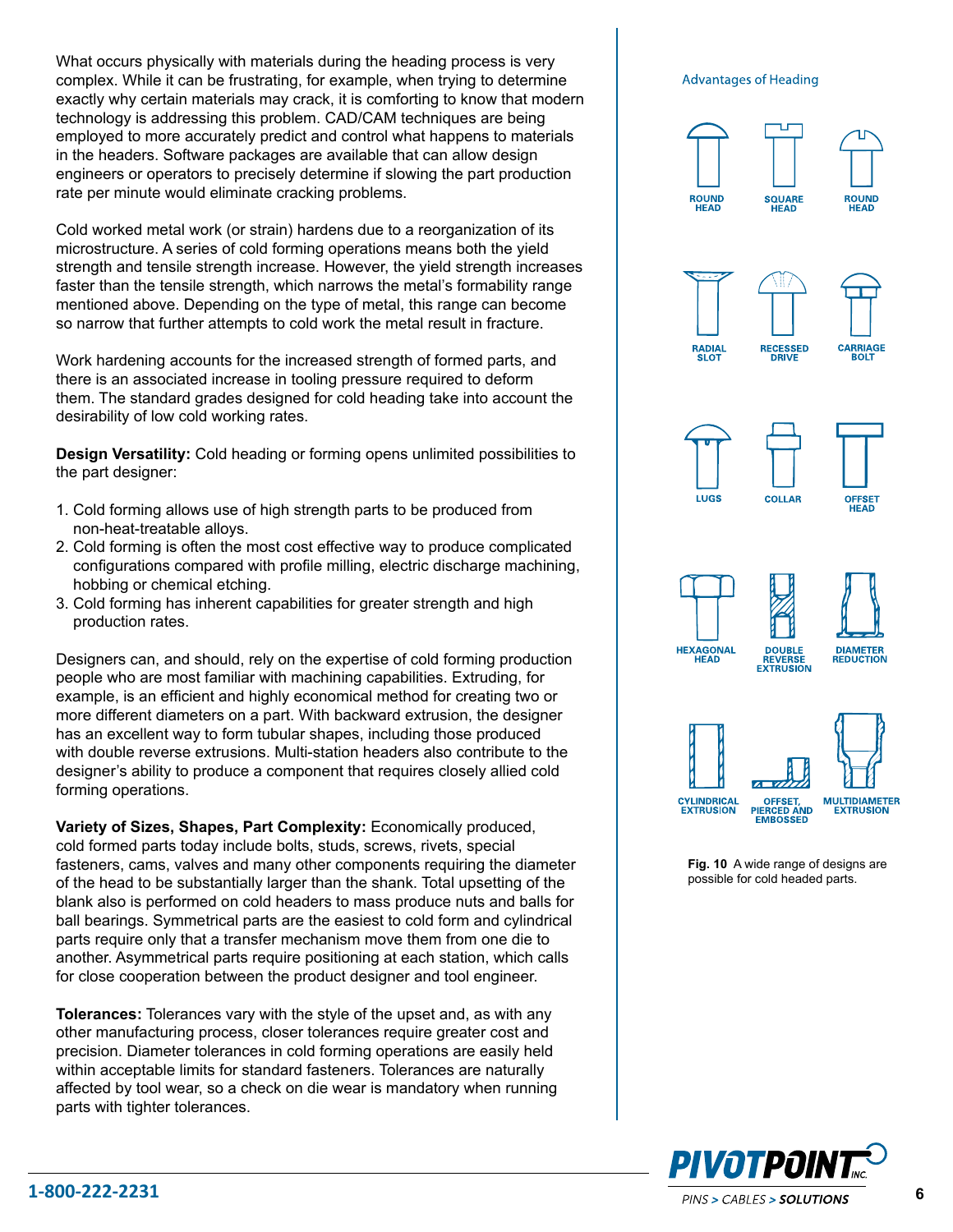

**Fig. 11** Heading improves the finished part's grain structure by making it conform to the flow of the design. The machined fastener on the bottom indicates how metallurgical structure is weakened by operations that cut across flow lines.

**Positive Metallurgical Effects:** A primary advantage of cold forming is maximization of metallurgical properties in the finished part. The upset process actually causes the metal to flow along the axis of the blank; the grain structure is rearranged in the process to follow the contour of the part. This new grain structure supports the part and adds strength to it. Cutting, on the other hand, weakens grain structure. Metal cut away from underneath a bolt head means cutting the grain structure at the same time, so the bolt head is now weaker than the stock from which it was cut.

Cold heading involves working of the metal far below its recrystallization temperature. Existing grains are worked and no new grains are formed. This improves strength, hardness, toughness and fatigue resistance. Cold worked grains are usually finer than in hot-forged parts and the grain flow lines established by the various cold forming operations remain uninterrupted in the finished part. The result is enhanced strength at critically stressed corners. This metallurgical advantage often allows headed parts to be smaller without sacrificing properties.

**High Production Rates, Repeatability:** Today's headers can turn out parts at a rate as high as 100 times greater than that achievable with machining. While production rates are controlled by part size and complexity, heading and cold forming machines are automated production lines that take raw material and convert it to finished parts, ready for use. In a multi-station header where all the die units are working in unison, a finished part is ejected with every stroke. With good die design, low temperature and good lubrication, repeatability is excellent.

**Material Savings:** Cold forming is a type of "chipless machining." Parts are produced to net or near net shapes. The only waste comes from piercing and trimming. Heading scrap losses average from one to three percent, while turning or forging can produce scrap losses as high as 75 percent. An excellent example of material savings occurs in the cold forming of spark plug bodies. Prior to using cold forming, the pieces were cut with scrap losses averaging 74 percent. Now, the bodies can be cold formed 10 times faster and with scrap losses of only six percent.

The weight of a finished part that is headed can generally be held within  $\pm 1$ percent when required, or to even ±0.2 percent when more precise cut-off is used to produce blanks. Oftentimes further machining is not required, and on many jobs cold forming eliminates secondary grinding.

**Finished Quality:** Longer part life is a benefit of cold formed parts since the controlled flow lines offer added resistance to impact, fatigue and shear failure. Cold forming means improved surface finishes. Extruding may improve surface finish from 10 to 100 micro inches and upsetting results in high quality finishes when the part is confined in the tooling or comes in contact with tooling surfaces. High quality finishes result when a high quality wire feed stock is used.

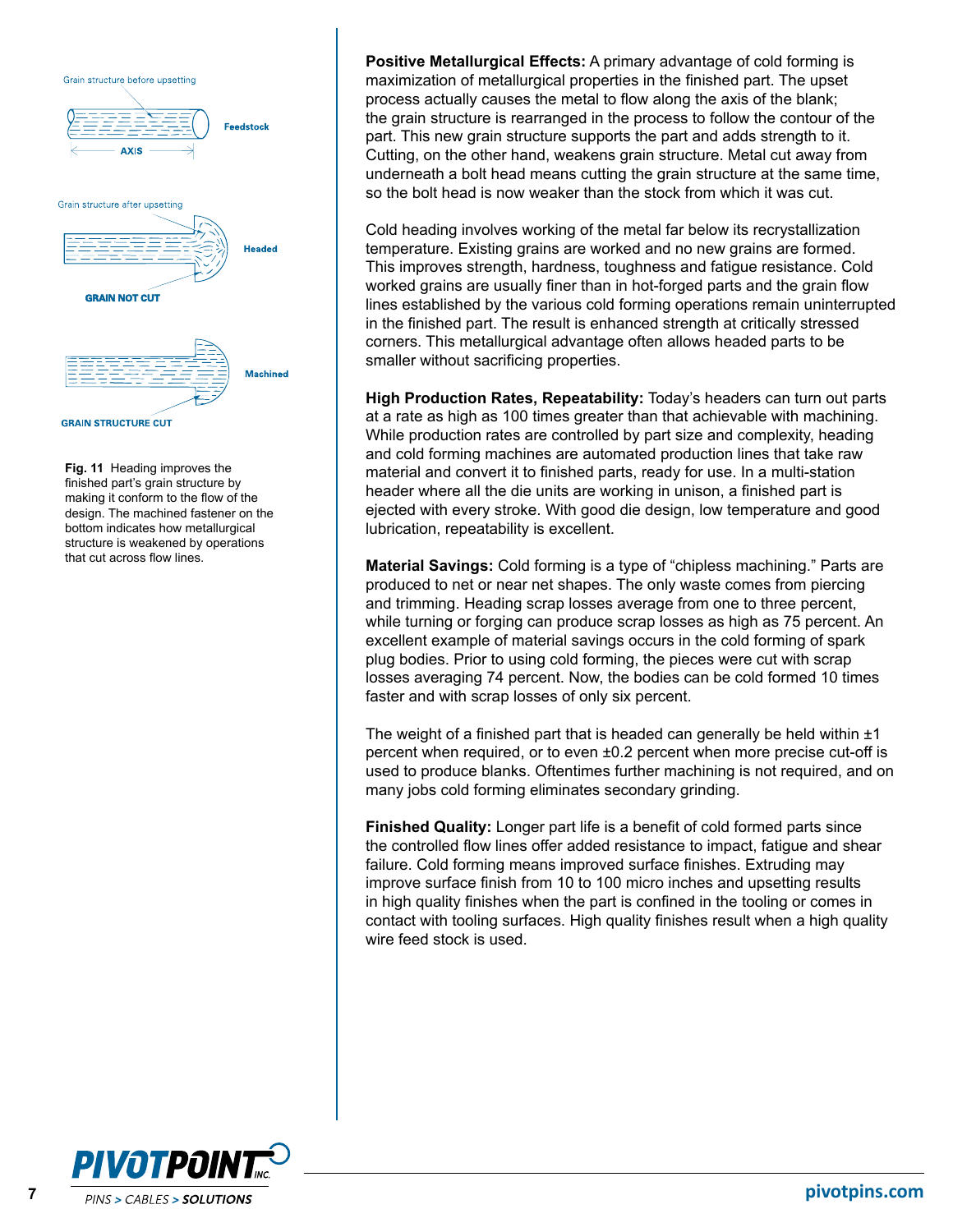#### **Disadvantages of Heading**

Heading, like any other metalworking process, has its limitations. Relatively simple designs that can be produced on standard one- or two- blow headers usually require a minimum quantity of about 5,000 parts to cover tooling costs and set up. Complex parts that call for multiple dies, development work and other procedures usually require a quantity of at least 25,000 to 30,000 pieces. Larger or more complicated designs may not lend themselves to cold forming, but require machining instead. Some materials, because of their exceptionally high strength levels, may exceed the formability range limits for cold forming.



**Examples of cold formed parts available from Pivot Point Inc.**